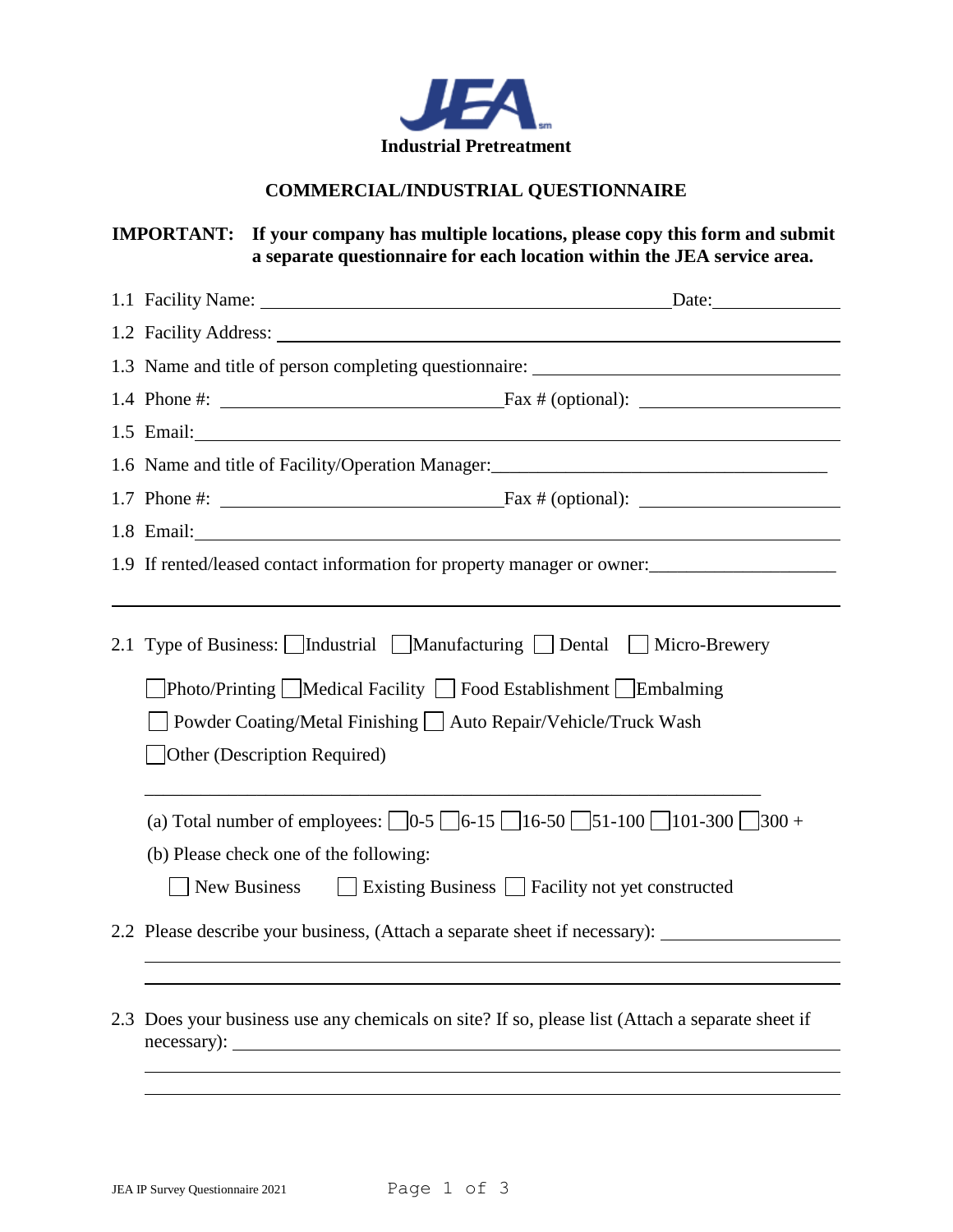- 2.4 Describe the process wastewater discharges that will occur at your site. This should include any discharge that is not from on-site bathrooms and sinks:
- 2.5 (a) Are any wastes hauled off site:  $\angle$  Yes  $\angle$  No (b) If yes, please indicate the type of waste: Acid/Alkalies Solvents Heavy Metals Oil & Grease Paint Pharmaceutical Medical Amalgam/Dental Photographic wastes X-Ray Laboratory Radioactive Pesticides **Due Constanting Constanting Constanting Constanting Constanting Constanting Constanting Constanting Constanting Constanting Constanting Constanting Constanting Constanting Constanting Constanting Constanting Co** \_\_\_\_\_\_\_\_\_\_\_\_\_\_\_\_\_\_\_\_\_\_\_\_\_\_\_\_\_\_\_\_\_\_\_\_\_\_\_\_\_\_\_\_\_\_\_\_\_\_\_\_\_\_\_\_\_\_\_\_\_

## **COMMERCIAL/INDUSTRIAL QUESTIONNAIRE**

## **IMPORTANT: If your company has multiple locations, please copy this form and submit a separate questionnaire for each location within the JEA service area.**

2.1 What type of operating permits does your facility currently have:

|     | State/Federal Hazardous waste<br><b>State/Federal Air Quality</b><br>NPDES/Stormwater<br><b>JEA</b> Industrial User Discharge<br>None |  |  |  |  |  |  |
|-----|---------------------------------------------------------------------------------------------------------------------------------------|--|--|--|--|--|--|
|     | 2.2 Estimate the volume of water used at your facility: ___________ gallons per day                                                   |  |  |  |  |  |  |
|     | 2.1 Where is water used in the facility:                                                                                              |  |  |  |  |  |  |
|     | Boiler feed water    <br>Process<br>Non-contact cooling<br>Product<br>Sanitary<br>Irrigation<br>None<br>Other:                        |  |  |  |  |  |  |
|     | 2.6 Estimated volume of wastewater discharged to the sanitary sewer: _______ gallons per day.                                         |  |  |  |  |  |  |
|     | 2.7 Anticipated start date of first discharge?                                                                                        |  |  |  |  |  |  |
|     |                                                                                                                                       |  |  |  |  |  |  |
| 2.8 | (a) Does the facility treat was tewater prior to discharge?<br>N <sub>0</sub><br>Yes                                                  |  |  |  |  |  |  |
|     | (b) If yes, please describe:                                                                                                          |  |  |  |  |  |  |
|     |                                                                                                                                       |  |  |  |  |  |  |
|     |                                                                                                                                       |  |  |  |  |  |  |